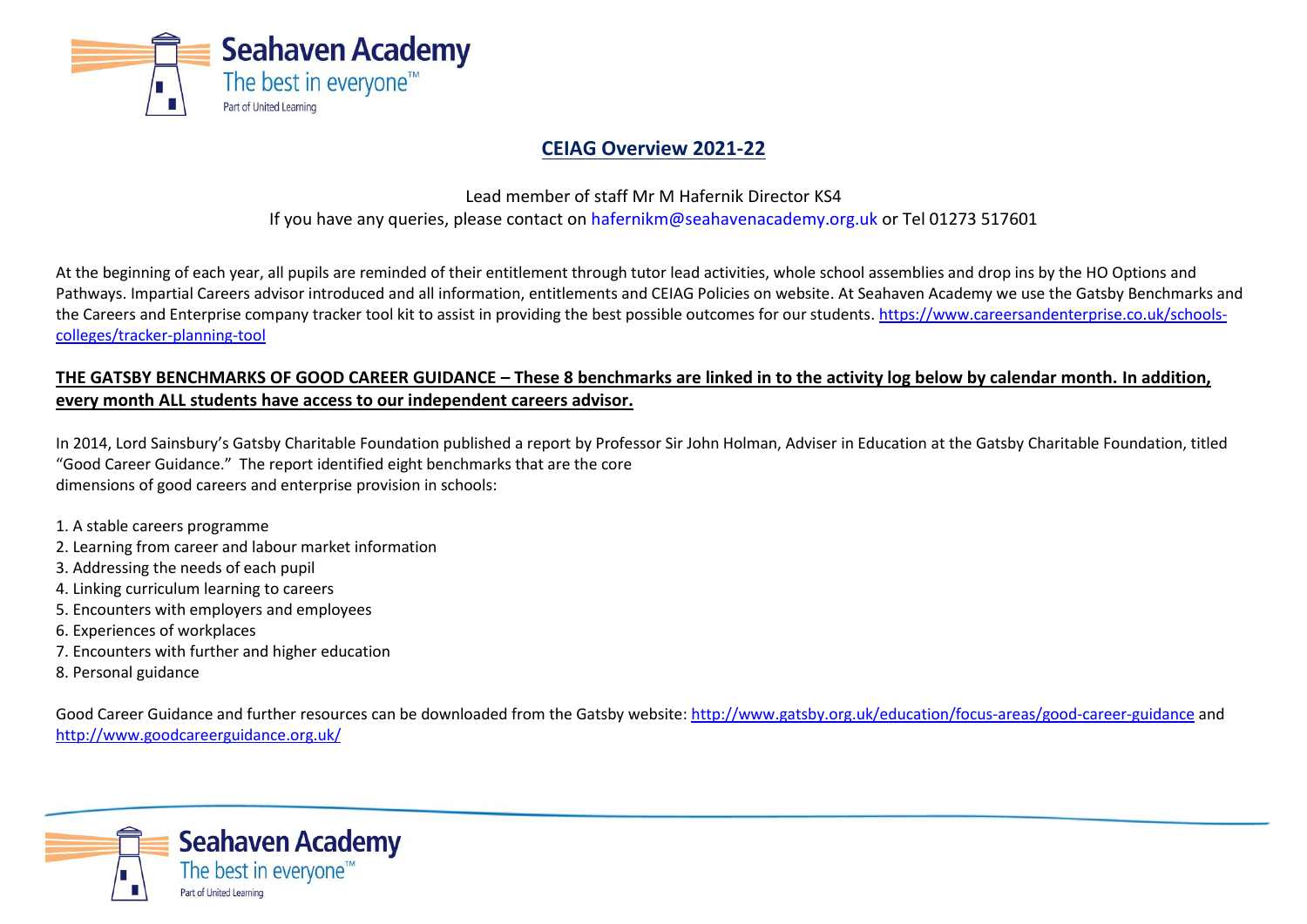

**Further information** 

[https://assets.publishing.service.gov.uk/government/uploads/system/uploads/attachment\\_data/file/672418/\\_Careers\\_guidance\\_and\\_access\\_for\\_education\\_and\\_training](https://assets.publishing.service.gov.uk/government/uploads/system/uploads/attachment_data/file/672418/_Careers_guidance_and_access_for_education_and_training_providers.pdf) [\\_providers.pdf](https://assets.publishing.service.gov.uk/government/uploads/system/uploads/attachment_data/file/672418/_Careers_guidance_and_access_for_education_and_training_providers.pdf)

## **By calendared month**

| Date                 | Year          | Gatsby           | <b>Activity</b>                                                                                                                               |
|----------------------|---------------|------------------|-----------------------------------------------------------------------------------------------------------------------------------------------|
|                      | Group         | <b>Benchmark</b> |                                                                                                                                               |
| <b>Pre September</b> | Y10, Y11      | 2,3              | Finding current Y10 work related placements for specific pupils. All colleges, FE and HE agencies contacted with specific dates               |
|                      |               |                  |                                                                                                                                               |
| September            | <b>Y11</b>    | 1, 3, 7, 8       | Y11 Parent consultation evening - Colleges, Universities and Business to attend. MH and careers advisor to be present                         |
|                      | <b>Y11</b>    | 1, 2, 3, 4       | College application process starts, Careers advisor to lead. Assemblies on UCAS applications online. CV writing and personal statements to be |
|                      |               |                  | completed by tutors, MH and ICA.                                                                                                              |
|                      | Y7-Y11        | 1,2,3            | Whole school assemblies on student entitlement to CEIAG - MH and SDC and other CEIAG organisations                                            |
|                      | Y7-Y11        | 3                | Parent Mail showing links and access to CEIAG - Information updated on website, in staff bulletins and newsletters. Curriculum audit          |
|                      |               |                  | continues.                                                                                                                                    |
|                      | Whole         | 1,3,4            | Computer Science, recruitment for music Y7 Music, and Using Money Y7-9 PSHCRE. Long and short term provisions for Y9-Y11 students off         |
|                      | School        |                  | site to include City College Brighton/Plumpton 1 day release, Activ8 and S2S placements. All to be discussed in SS meetings                   |
|                      | <b>Y7</b>     | 3,4,6            | Visit to Wakehurst Place - Horticulture Y7                                                                                                    |
|                      |               |                  |                                                                                                                                               |
| October              | Y10, Y11      | 1,2,3,6,7        | EVOC and Park College open days and evenings.                                                                                                 |
|                      | <b>Y7-Y11</b> | 1,3              | Review of Seahaven Academy CEIAG Policy                                                                                                       |
|                      | Y7-Y11        | 1,3,4            | Public Information Y8 Business, Web design ICT Y8, Careers in sport Y9 ICT, Research skills in handling data Y9 Maths, Careers choices and    |
|                      |               |                  | application skills Y11 PSHCRE.                                                                                                                |
|                      | $Y9-10$       | 1,3,4,6          | Geography G and T Trip Sussex University and any other subject specific taster days for FGS and Compact plus students.                        |
|                      | <b>Y7</b>     | 1,3              | Streetwise awareness presentation                                                                                                             |
|                      | <b>Y11</b>    | 1, 2, 3, 7       | Information evening                                                                                                                           |
|                      |               |                  |                                                                                                                                               |
| <b>November</b>      | <b>Y10</b>    | 2,3,6,7          | Lewes College open mornings                                                                                                                   |
|                      | <b>Y12</b>    | 3                | Check Y12s destinations                                                                                                                       |

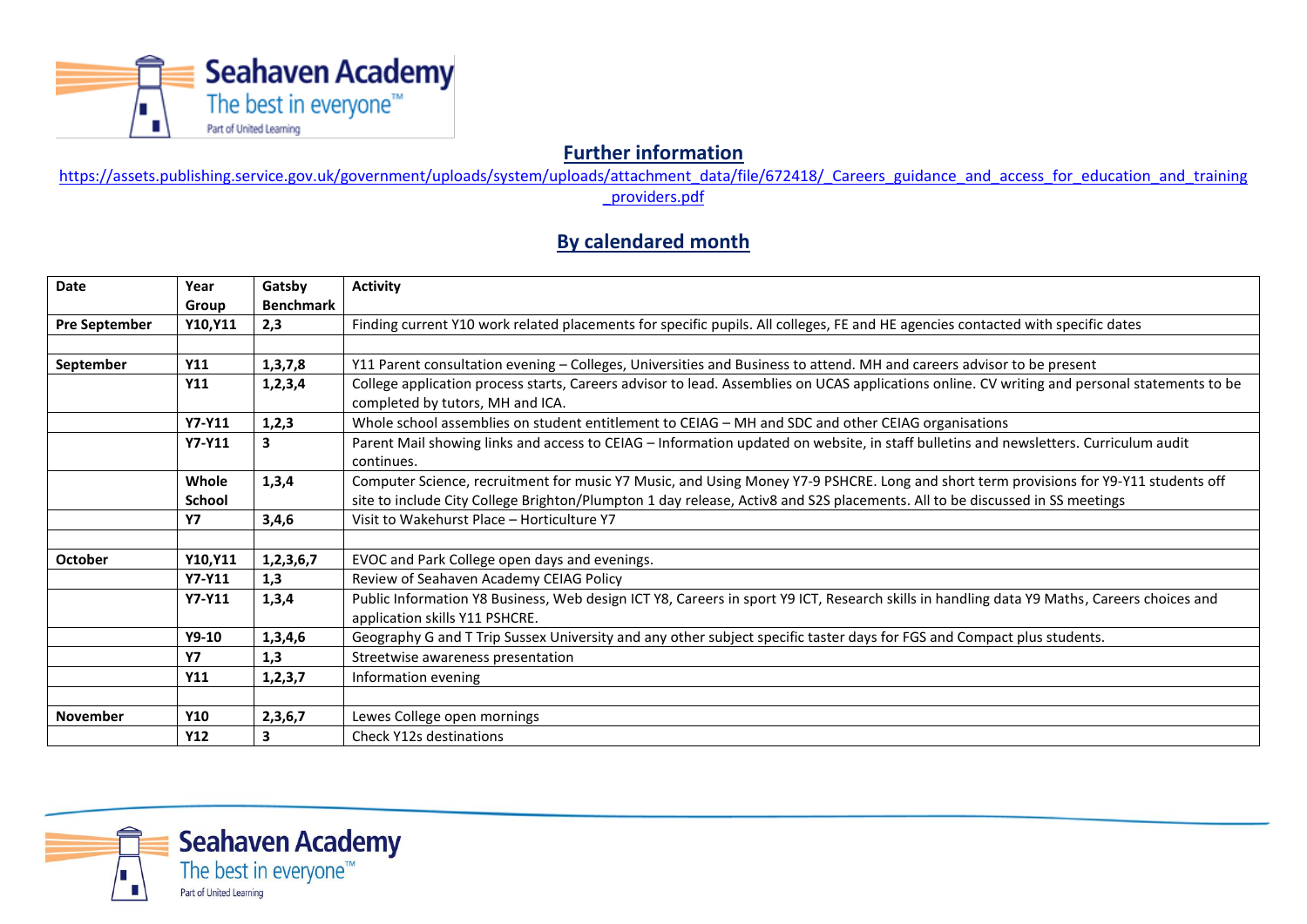

|                 | <b>Y11</b>    | 1,3                     | Y11 Application writing continued                                                                                                           |
|-----------------|---------------|-------------------------|---------------------------------------------------------------------------------------------------------------------------------------------|
|                 | <b>Y11</b>    | 1,2,3                   | Y11 Personal statements to be written                                                                                                       |
|                 | $Y7-8$        | 1,3,4,6,7               | STEM Club Architect Day at Falmer                                                                                                           |
|                 | <b>Y11</b>    | 2,3                     | Extended Learning Mock interview day and UCAS progress training (Y11 and Y11 tutors)                                                        |
|                 | <b>Y7</b>     | $\overline{\mathbf{3}}$ | <b>Connor Foundation</b>                                                                                                                    |
|                 |               |                         |                                                                                                                                             |
| <b>December</b> | <b>Y11</b>    | $\overline{\mathbf{3}}$ | Y11 College Applications completed                                                                                                          |
|                 | Y11           | 2,7                     | Contact of local business for Extended Learning days                                                                                        |
|                 | <b>Y11</b>    | 1, 2, 3, 5              | Interview techniques                                                                                                                        |
|                 |               | 2,3,4                   | Vocational scenarios Y9/10 BTEC Art, Careers in computer programming, robotics and animation Y8 ICT, Social statistics Y9 Maths             |
|                 | Y7-Y11        | 3                       | Winter Concert Whole school                                                                                                                 |
|                 | <b>Y7</b>     | 3                       | Y7 Christmas concert                                                                                                                        |
|                 |               | 1,3,4                   | Review of new SOW Whole school format with CEIAG section                                                                                    |
|                 | Υ9            | $\overline{\mathbf{3}}$ | Parental consultation evening with colleges                                                                                                 |
|                 | <b>Y10</b>    | 3,4,6                   | London art trip                                                                                                                             |
|                 |               |                         |                                                                                                                                             |
| January         |               | 2,3                     | Update CEIAG website                                                                                                                        |
|                 | <b>Y11</b>    | 1,3                     | College applications completed and sent off - MH to contact YES, ESBASS, FLESS for CFC students (appointments to be made with ICA)          |
|                 | <b>Y11</b>    | 1, 3, 7, 8              | Y11 PCE (Exam results review) Colleges, Universities and Business to attend                                                                 |
|                 |               | 1,3,4                   | Options booklet first draft through to completion - Specific assemblies about Options                                                       |
|                 |               | $\overline{\mathbf{3}}$ | ECM Governors meeting - Give overview and rationale                                                                                         |
|                 | <b>Y7-Y10</b> | 2,3,4                   | Careers in Accounts and setting up workbooks to track finance Y9 ICT, Survey in Trigonometry, Money sense materials from NatWest in         |
|                 |               |                         | preparation for Extended learning day Y10 PSHCRE, Food and Farming Y7 Geography                                                             |
|                 | Y8-Y11        | 3                       | School production                                                                                                                           |
|                 |               |                         |                                                                                                                                             |
| <b>February</b> | <b>Y8</b>     | 1,4,8                   | Options evening                                                                                                                             |
|                 | <b>Y8</b>     | 1,4                     | Tutor time options evening Q and A sessions and Options booklet distributed - Tutors and MH to assist in choices                            |
|                 | <b>Y8</b>     | 1,4                     | Options assembly outlying deadlines and combinations                                                                                        |
|                 | Y7-Y11        | 1,4                     | Arts students from colleges to visit BTEC/GCSE Art and design Y9/10/11, Public Information Systems Y8 ICT, 3-D Design Y9 ICT, Industry Y7-9 |
|                 |               |                         | DT Learning and Motivation Y7 PSHCRE                                                                                                        |
|                 | Y7-Y11        | 3,4                     | Whole school ski trip                                                                                                                       |
|                 | <b>Y10</b>    | 1,2,7                   | PCE with HE, FE and apprenticeship providers                                                                                                |



**Seahaven Academy**<br>The best in everyone<sup>™</sup> Part of United Learning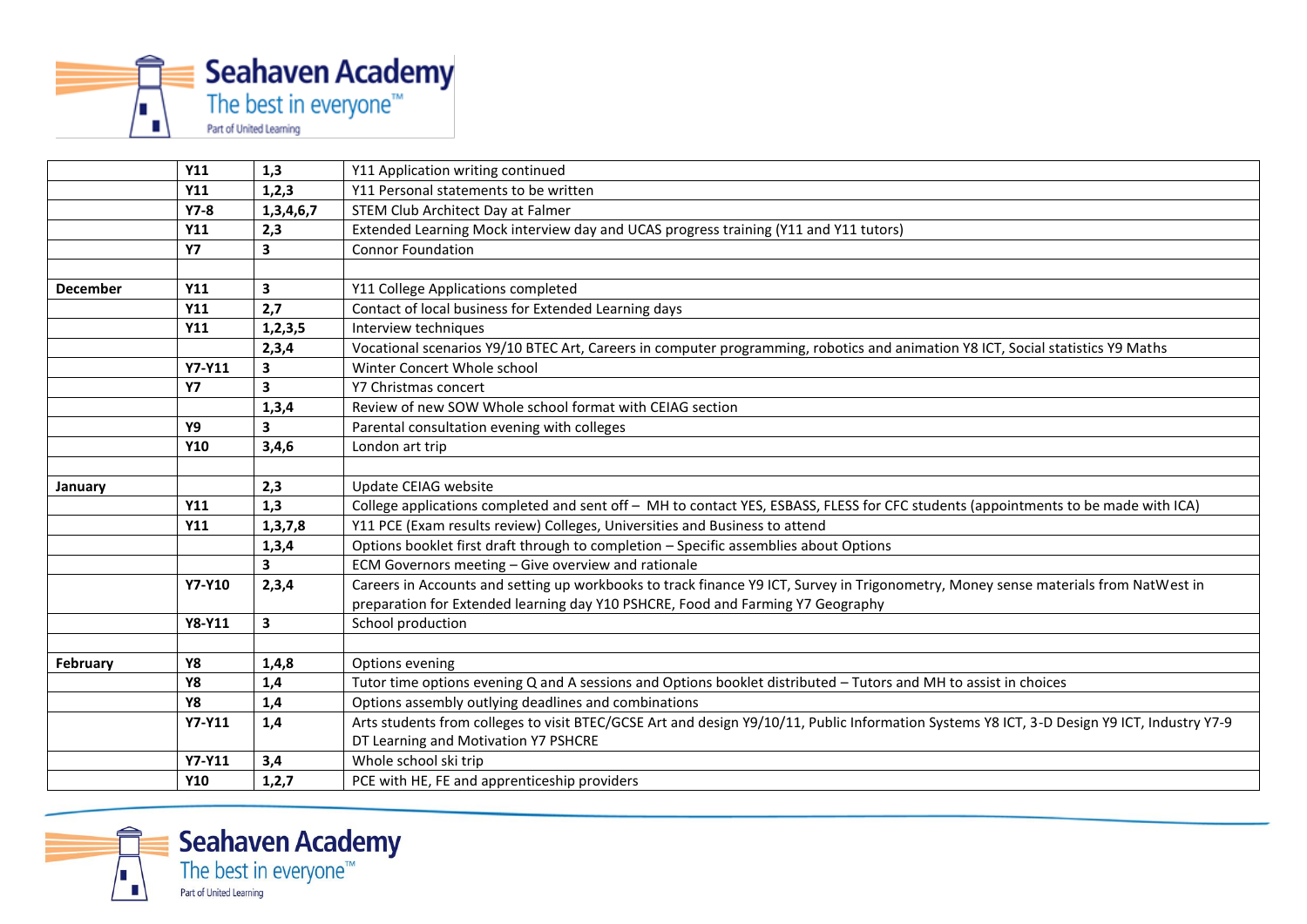

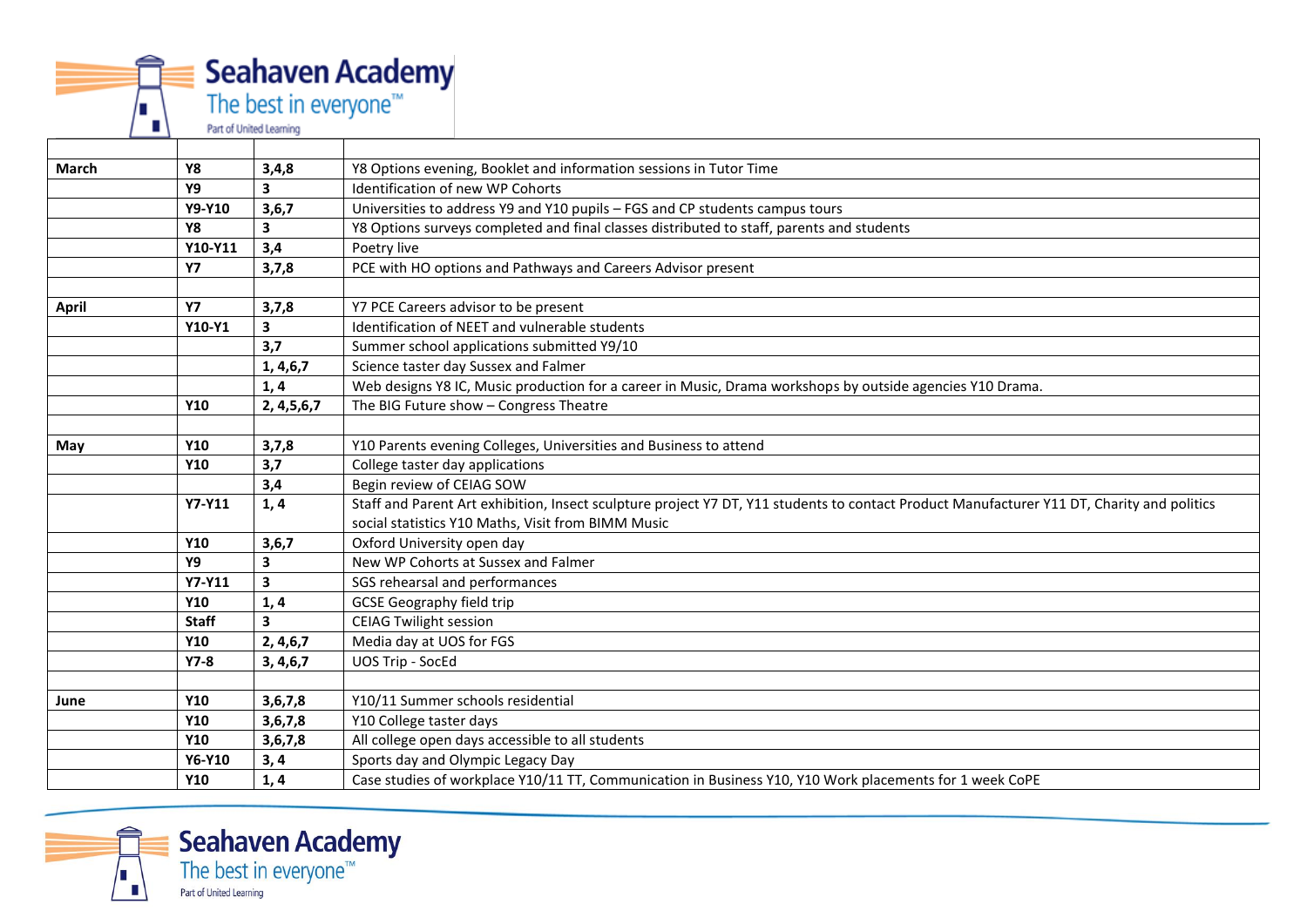**Seahaven Academy** The best in everyone<sup>™</sup> Part of United Learning **Y8-Y10 1, 4,6** Y8-Y10 Shakespeare English trip **Y8 1,2, 4,5,6** South of England show **Y9 3,6,7** New Y9 Cohort to UOS campus visit **July CEIAG Y10 3, 4,6,7** MFL Activity Day University of Sussex<br> **1, 4,7** WP Conference for next academic yea **1, 4,7** WP Conference for next academic years<br> **3.5** Awards Evening **Y11 3,5** Awards Evening **Y10 1, 4,5,6,8** Extended Learning days – Work experience Y10 **Geography fieldwork Y9-10 1,3, 4,6** Visit to Shakespeare Globe

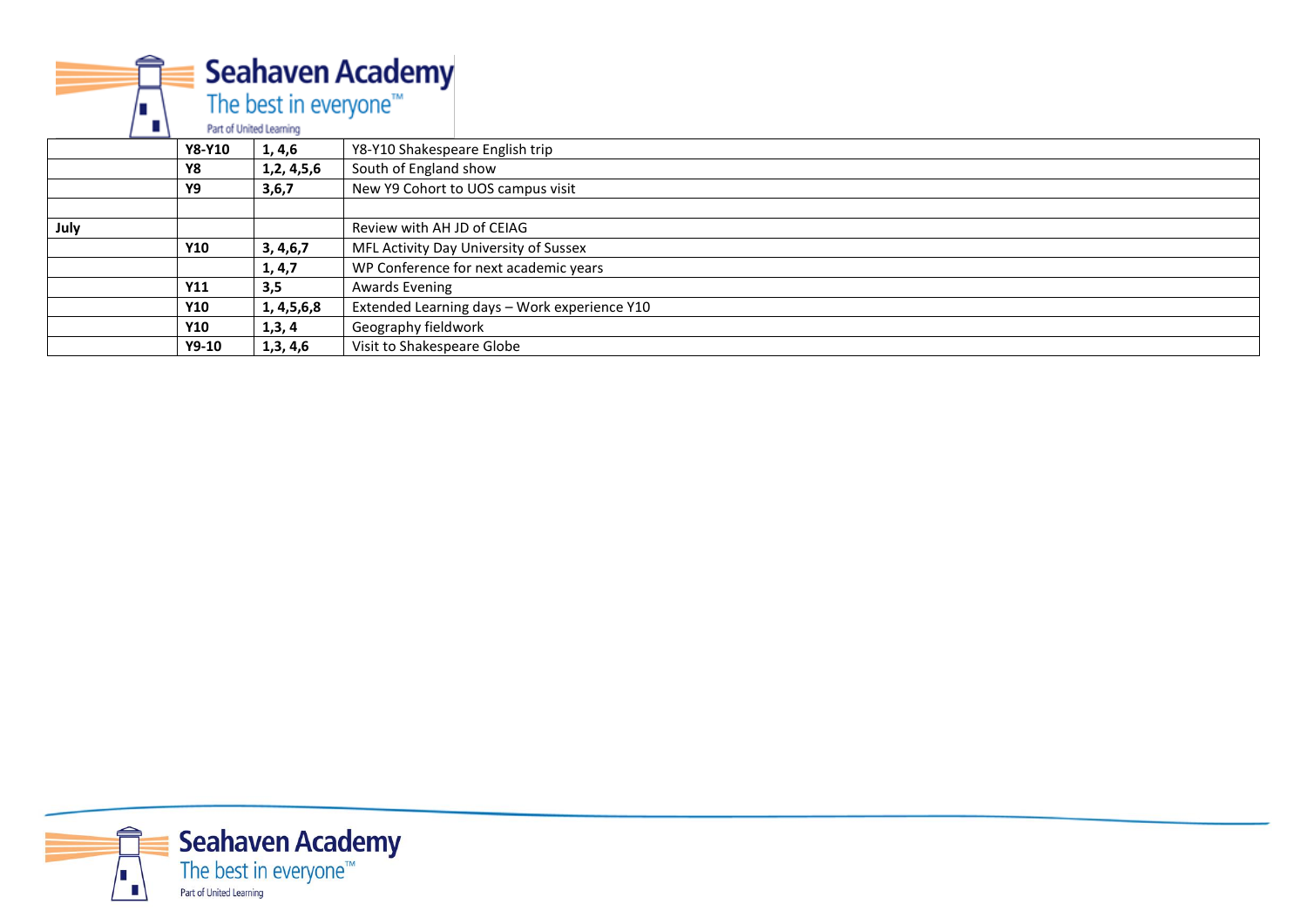

# **By Year Group**

| Year <sub>7</sub> | Extended learning trip to Brighton University to restart<br>Internal Careers advisor in class sessions - AB<br>Whole school assemblies on student entitlement to CEIAG<br>Parent Mail showing links and access to CEIAG<br><b>Recruitment for music Y7 Music</b><br>Visit to Tide-Mills |
|-------------------|-----------------------------------------------------------------------------------------------------------------------------------------------------------------------------------------------------------------------------------------------------------------------------------------|
|                   | Using Money Y7-9 PSHE<br>Food and Farming Y7<br><b>Connor Foundation</b><br>UOS trip                                                                                                                                                                                                    |
| Year 8            | Game design Y8 ICT<br>٠<br>Web design ICT Y8<br>Robotics and animation Y8 ICT<br>Options evening<br>South of England show<br>Y8 Options evening, Booklet and information sessions in Tutor Time<br>Public Information Systems Y8 ICT<br>UOS Trip<br>Careers advisor for Y8 students     |
| Year 9            | Programming Y9 ICT<br>٠<br>Careers in sport Y9 ICT<br>Research skills in handling data Y9 Maths<br>Social statistics Y9 Maths<br>Careers in Accounts and setting up workbooks to track finance Y9 ICT<br>Arts students from colleges to visit BTEC/GCSE Art and design Y9               |

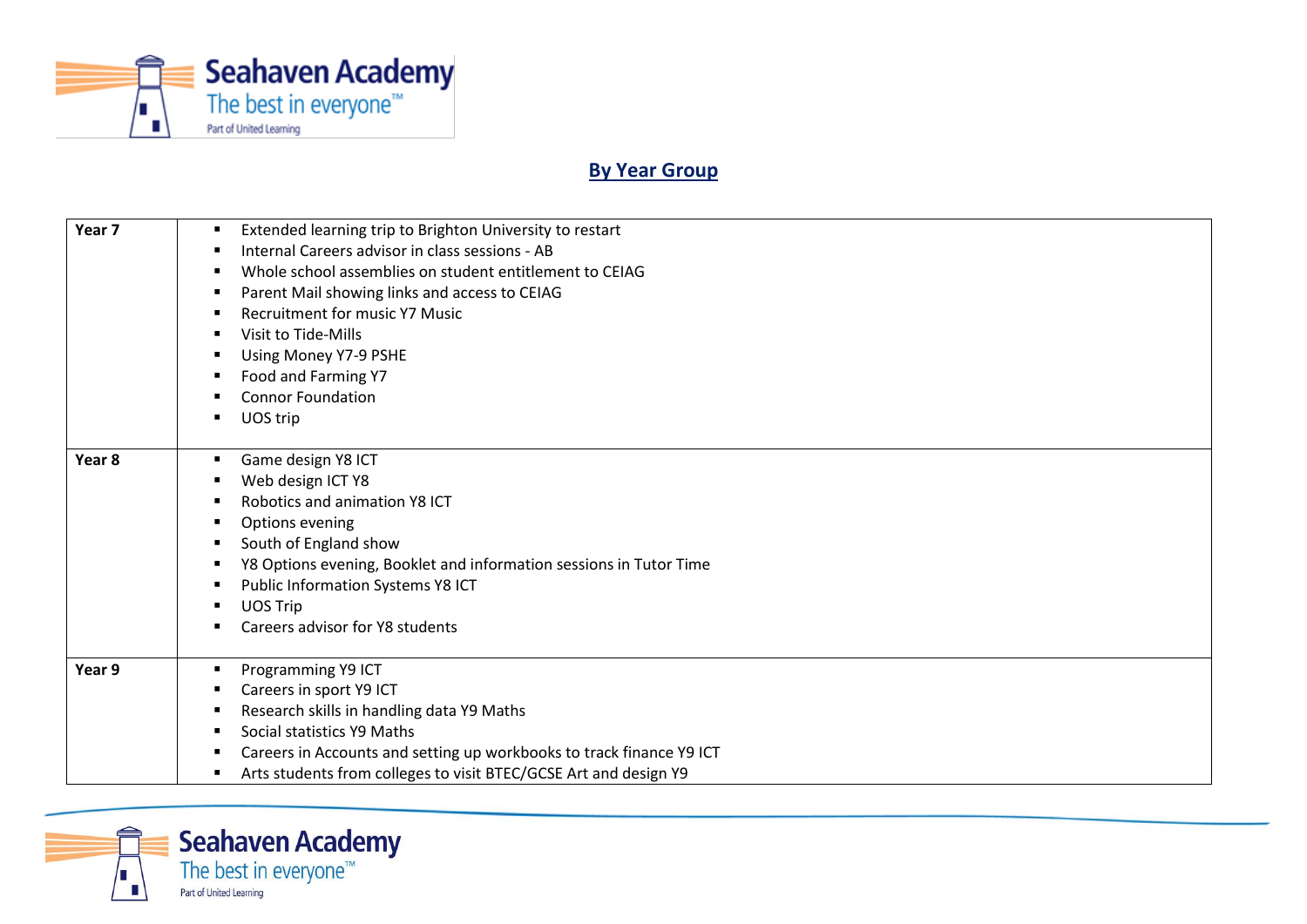|         | <b>Seahaven Academy</b>                                                                |
|---------|----------------------------------------------------------------------------------------|
|         | The best in everyone <sup>™</sup>                                                      |
|         | Part of United Learning                                                                |
|         | Identification of new WP Cohorts                                                       |
|         | Summer school applications submitted Y9                                                |
|         | Science taster day Sussex and Falmer                                                   |
|         | Parents consultation evening with Colleges and Universities                            |
|         | Y9 new cohort to UOS campus tour                                                       |
|         | Visit to Shakespeare Globe<br>п                                                        |
|         | Geography fieldwork                                                                    |
|         | Y9 new cohort to Brighton University campus tour                                       |
| Year 10 | Y10 GCSE RS Trip to Brighton Places of Worship<br>٠                                    |
|         | EVOC and Park College open days and evenings.<br>п                                     |
|         | E-Guidance and Talking Jobs roll out                                                   |
|         | Lewes College open mornings                                                            |
|         | Money sense materials from NatWest in preparation for Extended learning day Y10 PSHCRE |
|         | Universities to address Y10 pupils                                                     |
|         | Drama workshops by outside agencies Y10 Drama                                          |
|         | Y10 Parents Evening Colleges, Universities and Business to attend                      |
|         | College taster day applications<br>п                                                   |
|         | Y10 Summer schools residential                                                         |
|         | Geography field trip and coursework                                                    |
|         | London Art trip                                                                        |
|         | UL Opera tour for Music options students                                               |
|         | Poetry live                                                                            |
|         | Media day at UOS for FGS                                                               |
|         | Careers assemblies                                                                     |
| Year 11 | Y11 Parent consultation evening - Colleges, Universities and Business to attend        |
|         | Y11 information evening                                                                |
|         | College application process starts, Careers advisor and MH to lead.                    |
|         | College open mornings/evenings and taster days from 8 different institutes             |
|         | Y11 Application, CV and personal statement writing                                     |
|         |                                                                                        |

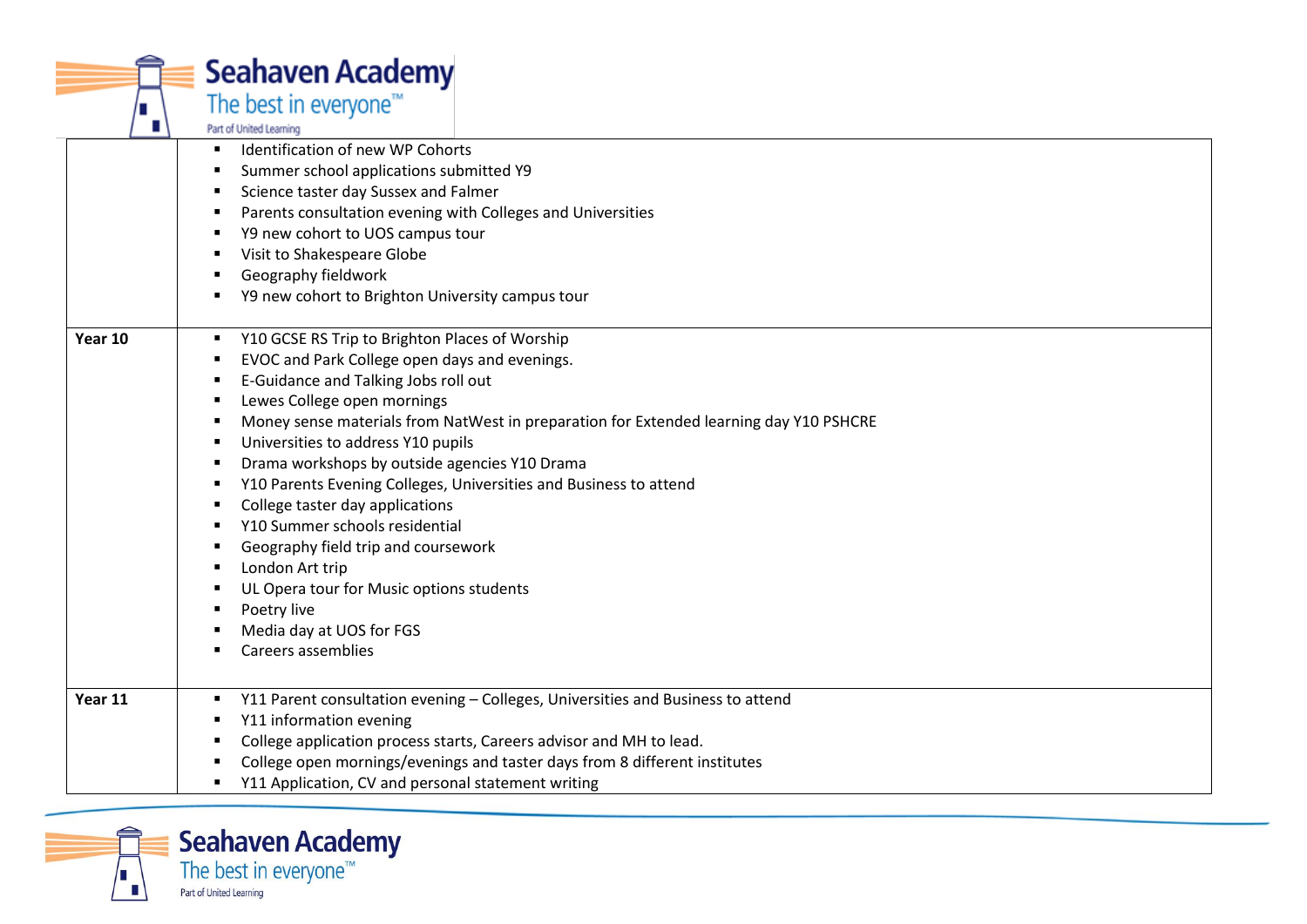| п      | <b>Seahaven Academy</b><br>The best in everyone <sup>™</sup><br>Part of United Learning<br>Mock interviews and revision strategies day<br>٠<br>Y11 Summer schools residential<br>п<br>Extended learning CVs and Talking Jobs<br>Apprenticeships and Work Experience |
|--------|---------------------------------------------------------------------------------------------------------------------------------------------------------------------------------------------------------------------------------------------------------------------|
|        | <b>Awards Evening</b><br>Poetry live                                                                                                                                                                                                                                |
|        |                                                                                                                                                                                                                                                                     |
| Whole  | Independent Careers advisor<br>$\blacksquare$                                                                                                                                                                                                                       |
| school | Colleges and providers at PCE<br>п                                                                                                                                                                                                                                  |
|        | AITC, Activ8 and all other outside provisions<br>$\blacksquare$                                                                                                                                                                                                     |
|        | Work Experience and Apprenticeship information and assemblies<br>п<br><b>Widening Participation and Compact Plus</b>                                                                                                                                                |
|        | Whole school assemblies                                                                                                                                                                                                                                             |
|        | Tutor time activities                                                                                                                                                                                                                                               |
|        | PSHE collapsed timetable SOW and lessons<br>$\blacksquare$                                                                                                                                                                                                          |
|        | Trips - Local and abroad                                                                                                                                                                                                                                            |
|        | College and University subject specific engagement activities                                                                                                                                                                                                       |
|        | <b>PCEs</b><br>$\blacksquare$                                                                                                                                                                                                                                       |
|        | Monitoring visits                                                                                                                                                                                                                                                   |
|        | Alumni                                                                                                                                                                                                                                                              |
|        | Web site                                                                                                                                                                                                                                                            |
|        | <b>Winter Concert</b>                                                                                                                                                                                                                                               |
|        | School production                                                                                                                                                                                                                                                   |
|        | Sports day                                                                                                                                                                                                                                                          |
|        | Olympic Legacy day                                                                                                                                                                                                                                                  |
|        | Seahaven's got Stars                                                                                                                                                                                                                                                |
|        | Staff inset and training<br>п                                                                                                                                                                                                                                       |
|        | All information on website<br>$\blacksquare$                                                                                                                                                                                                                        |

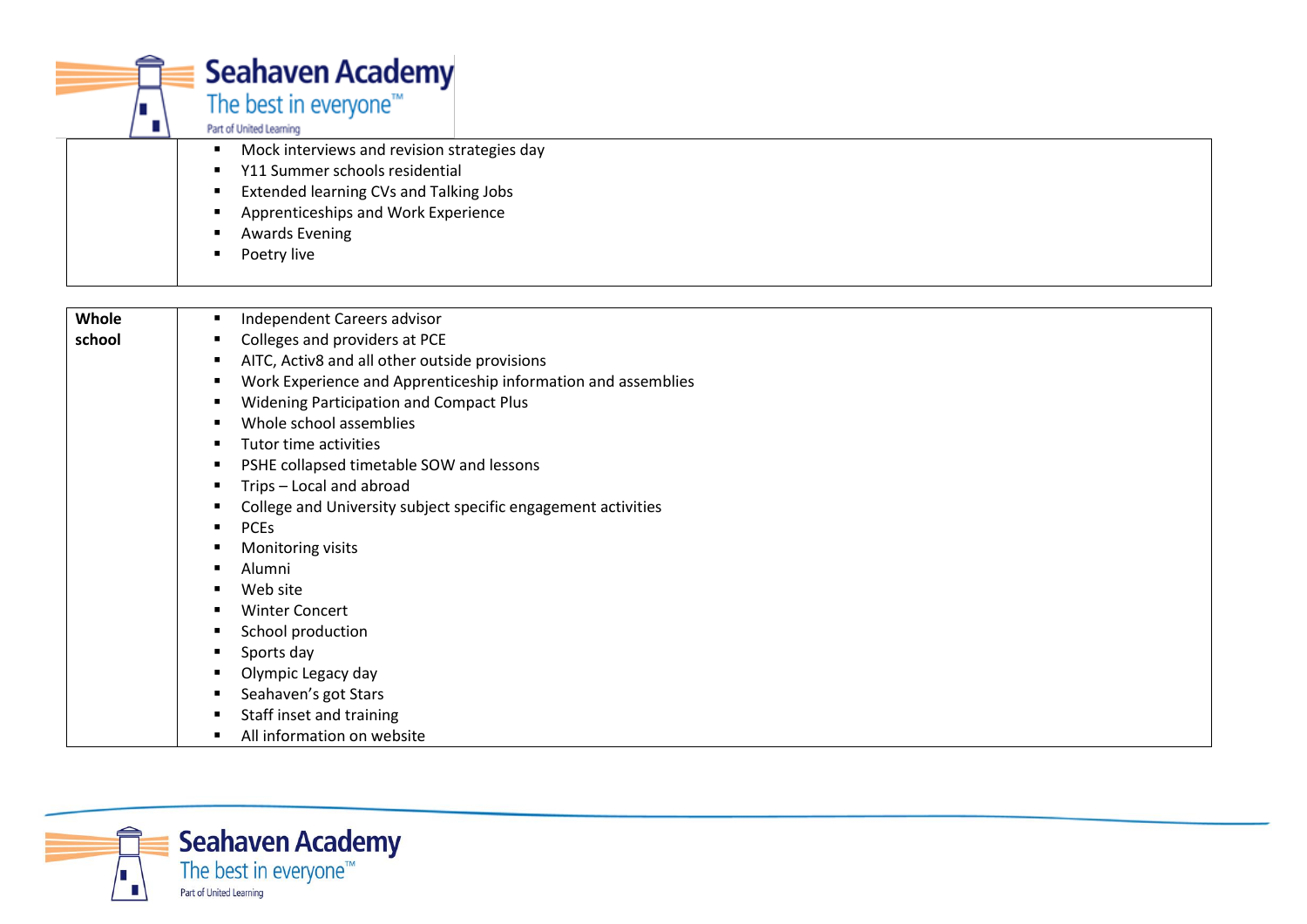

# **Seahaven Academy CEIAG Learner entitlement Statements**

## **In key stage 3 through the CEG programme, students will be helped to:**

- Understand themselves in terms of skills, qualities and strengths and learn to feel positive and confident about themselves.
- Understand how to grow as a person through developing new skills and setting small targets in order to reach these new goals.
- Understand their main occupational interests (and lifestyle they would like) and the skills these require.
- Understand how the world of work is changing and how to deal with such changes as and when they happen to them.
- Understand where there is help within school and exactly what these sources can do to help during transition periods/ changes and decision-making processes.
- Understand the pathways available to them as they enter Ks3 and KS4.
- Experience Work Related Learning exercises (CoPE)

#### **In key stage 4 through the CEG Programme, students will be helped to:**

- Understand/recognise their developing skills/qualities/values and beliefs.
- Understand how to provide evidence of such characteristics.
- To use review, reflection and action planning to help develop career ideas.
- To identify, select and use a wide range of information resources.
- Use Work Related Learning Experiences to shape their career progression (CoPE and Apprenticeship opportunities)
- Understand Health and Safety issues and the rights and responsibilities of both Employer and Employee.
- Understand the options available to them once they leave school, and the need to accept responsibility for any decision they make.
- Understand the purpose of careers and other interviews and how to prepare and present appropriately for them.

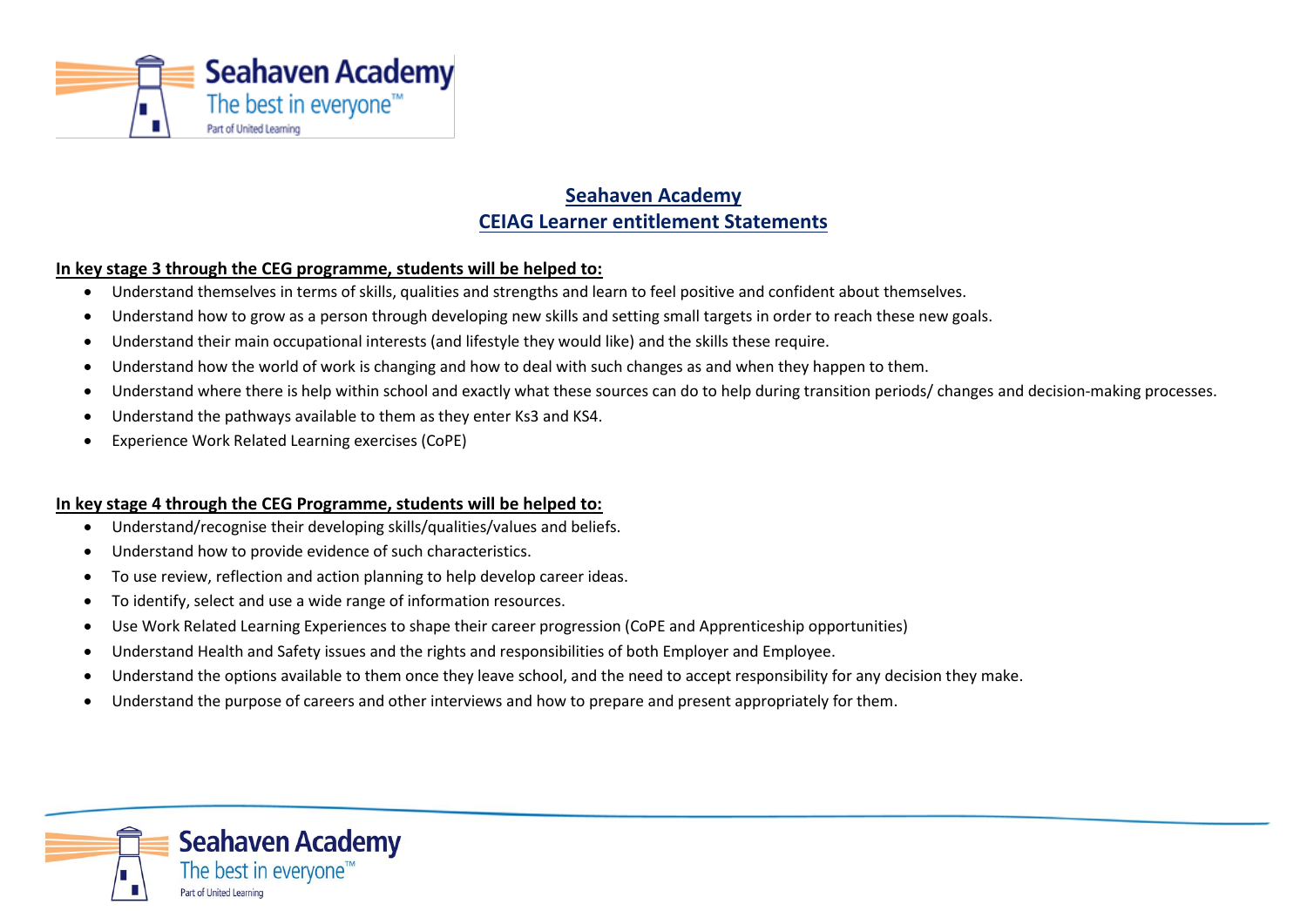

# **Seahaven Academy CEIAG Policy 2021-22**

# **Principles**

Seahaven Academy believes that a young person's career begins with their pathway through learning and work. All young people need a planned programme of activities to help them make appropriate 12-19 choices and to manage careers throughout their lives. (Statutory requirements for all Y8-Y13 June 2021) We work on the Principles of the 8 Gatsby Benchmarks in order to achieve this with direct mapping of the CDI framework in order to ensure all students receive their statutory guidance needs. Seahaven Academy also ensures that the Baker Clause Policy Statement on Provider Access is adhered to (Please see Baker Clause document on Seahaven Website)

# **Overall Aims**

The Careers Education programme at Seahaven Academy is designed to help students make the most of themselves and their opportunities. In particular, it aims to help them:

- Develop their knowledge and understanding of the changing nature of work, learning and careers
- Extend their understanding of opportunities in learning and work
- Make good use of information and guidance by all members of staff at Seahaven Academy
- Develop and use their self-knowledge when thinking about, and making course and other choices
- Develop and use the skills they need to review achievements, plan future actions, make decisions, present themselves well and cope with change and transition.

# **Commitment**

Seahaven Academy is committed to providing a planned programme of Careers Education for all students in Years 7-11, together with appropriate Information, Advice and Guidance (CEIAG)

Governors and Staff are committed to:

• Providing a planned programme of activities to which all students are entitled and will have access.

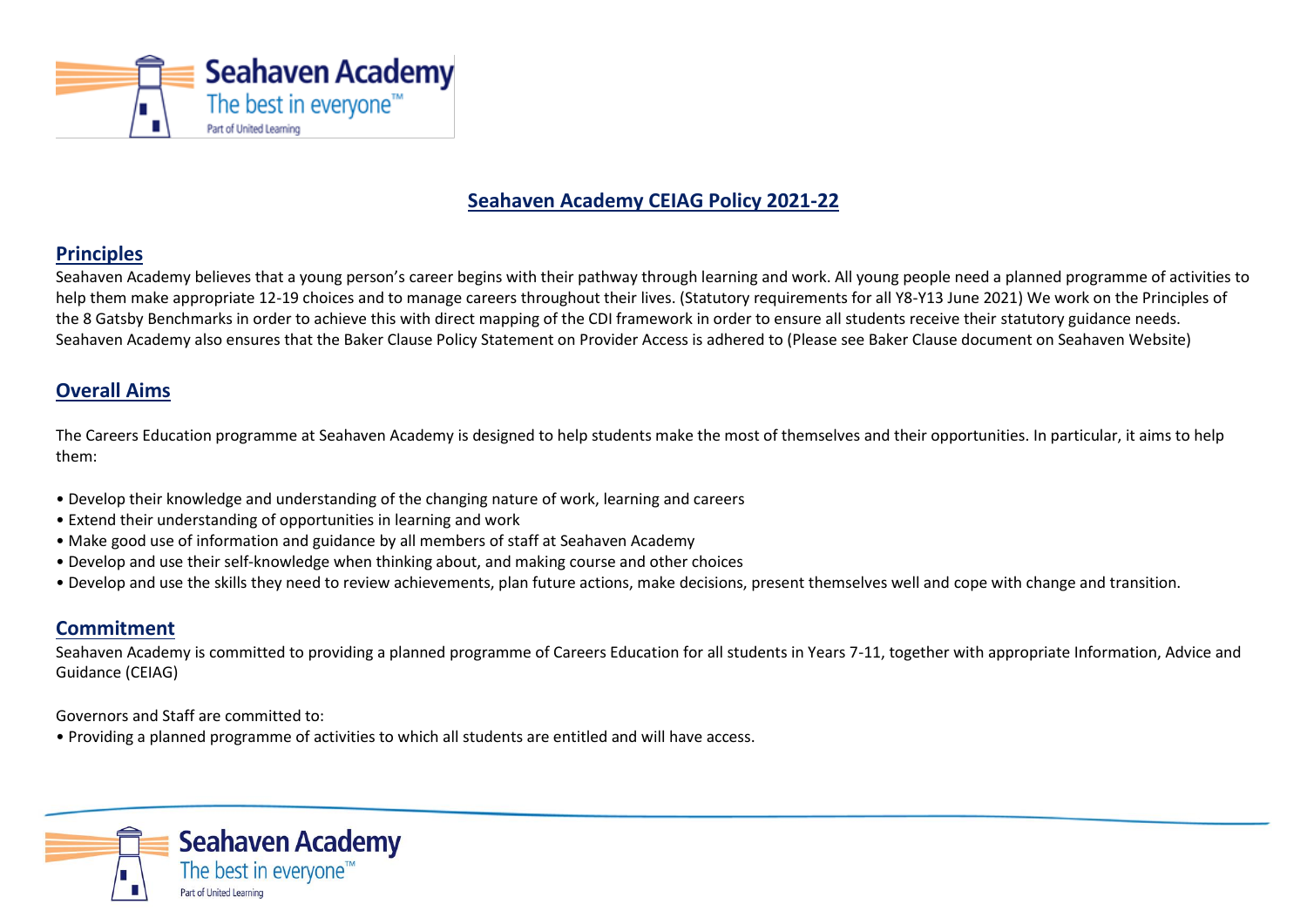

- Ensuring that, wherever possible, students' progress to an opportunity in further education, training or employment.
- Involving young people and their parents/carers in programme activities and further developments.
- **•** Maintaining the standards by using the New Gatsby Benchmarks.

# **Seahaven Academy is committed to equality.**

Over recent year, schools have (in line with other institutions and public bodies) been working towards an improved understanding of the diverse nature of their communities. Much of this work is in response to new legislations that places an increased duty on schools and other settings. Legislation requires schools eliminate direct or indirect discrimination, victimization or harassment and to promote equality for pupils/students, staff and others who use the school facilities. These developments reflect the growing awareness of the need to view different equality strands beneath one umbrella, rather than seeing them as separate factions competing with each other for time and resource.

In our school we work to ensure that there is equality of opportunity for all members of our community across a range of strands, which include: race, disability, gender (including transgender) sexual orientation, religion and age as well as any other factors which have the potential to cause discrimination, e.g. socio-economic factors. Therefore, an Equality Impact Assessment (EIA) will be carried out as part of the review process of this policy.

# **Provision**

## Management

Matthew Hafernik, Director KS4/HO, manages the programme. He liaises with Governors, SLT, AH JD, support from all staff in order to deliver CEIAG to every pupil. Corrine Holden, Independent Careers Advisor, will meet and discuss college courses, applications and open/taster days with every KS4 pupil throughout the year. In addition, Corrine has an overview of specific WEX placements in conjunction with CoPE teachers.

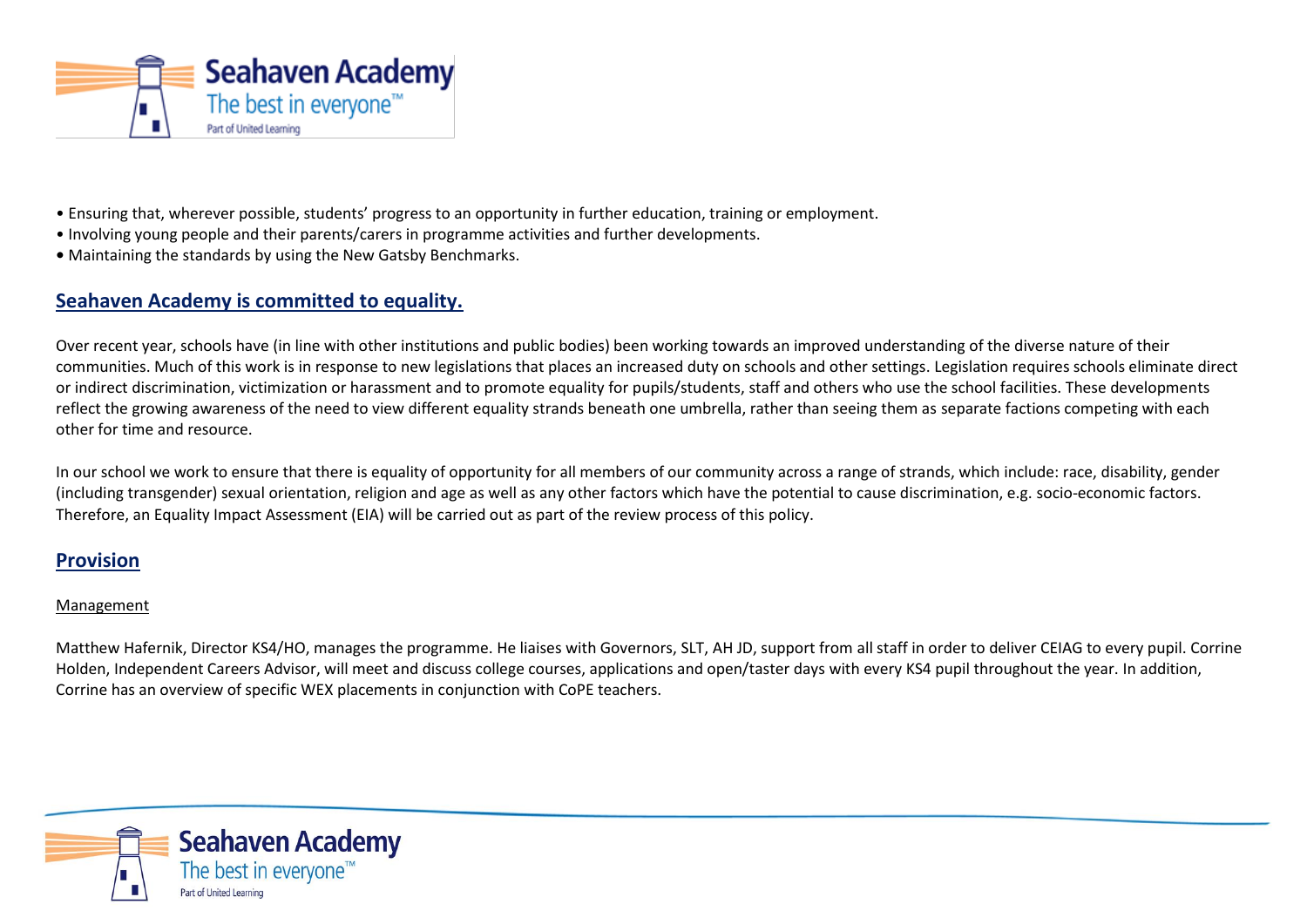

### Delivery

At present, CEIAG involves lessons delivered by tutors, whole school assemblies and across the curriculum in all subjects, monitored by HODs in their SOW. In addition, there are focused sessions for KS3/4 pupils in assemblies and workshops by outside agencies. Other focused events take place on an annual basis include Consultation evenings, College assemblies, Options evenings, extended learning days, College taster days, mock interviews, work related learning (CoPE) and business-related enterprise.

All information and the school's CEIAG Policy is accessible to pupils, parents, staff, governors and the wider community via the School website, newsletters and information evenings throughout the year.

#### Resources

Careers related lessons are taught in every subject in all year groups and individual SOW and lesson plans are available to view. Students have supervised access to partial and impartial IT facilities, including Careers software – Careers etc, Talking Jobs, E-Guidance and Apprenticeships in Sussex. Specialist support (Louise Thomas – Pastoral support manager and Corrine Holden) are available for individuals with learning difficulties and/or disabilities. Additional information sources include participation in local events and activities and work with employers, businesses and other organizations. It is the responsibility of the Head of Options and Pathways, Head of PSHCRE/Tutor Program and the Careers Advisor to select and maintain teaching resources appropriate to student's needs.

The CEIAG Policy is also linked with every department in the school (see CEIAG Subject Audit). References are made within the PSHE, P.E and MFL Policies.

#### Guidance

Is provided in partnership with the Ouse Valley cluster group and includes individual and group activities. All staff should, when approached by students, respond with appropriate guidance and support. All guidance aims to be impartial, confidential (within policy guidelines) responsive to students' needs and based on the principle of equality.